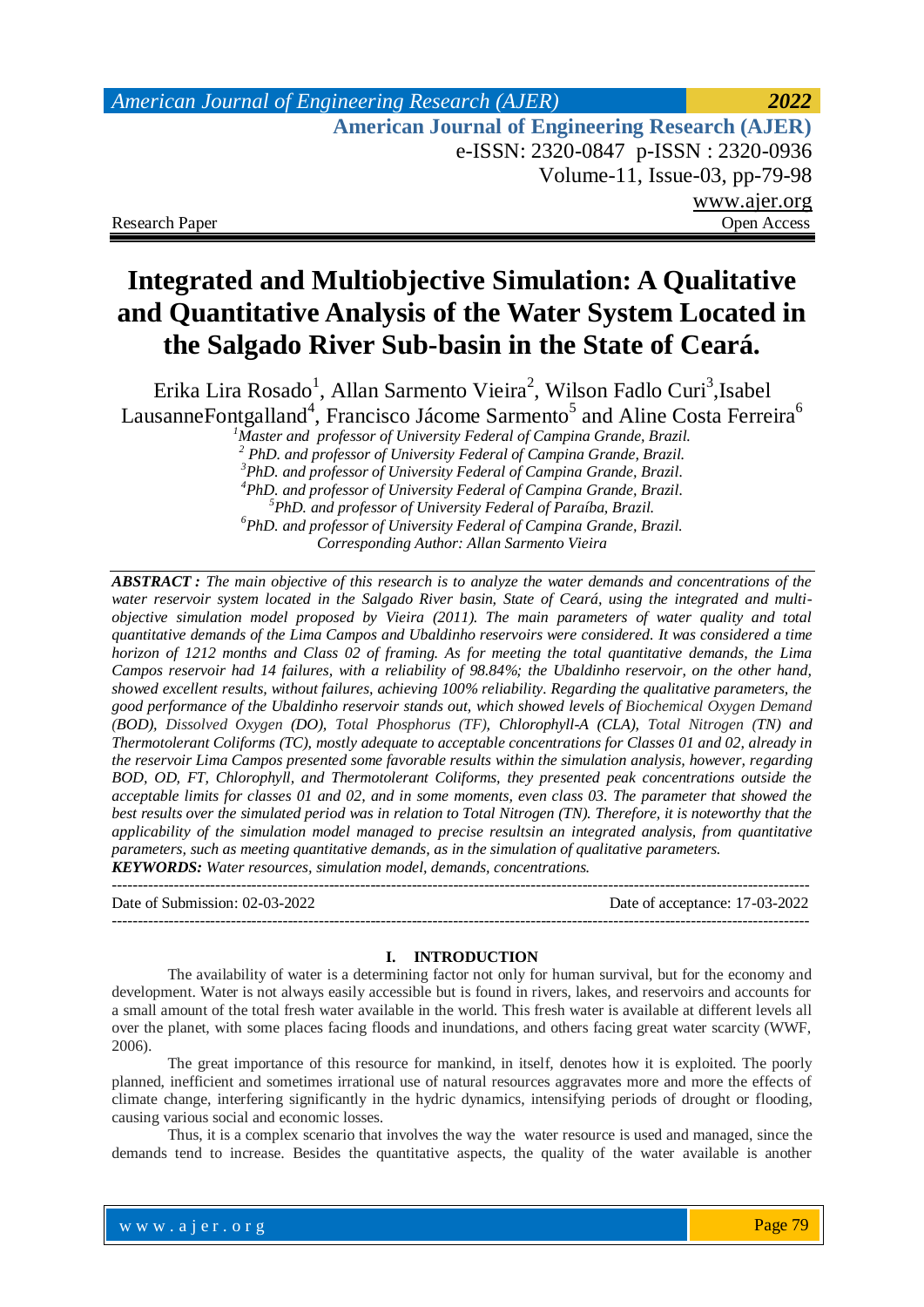challenge in the current context, and it is necessary to consider the way the ecosystems are managed, in which the springs, rivers, lakes, and natural (and artificial) reservoirs are inserted.

The resolution of this problem involves the multiple uses of water, from the demand for human supply, irrigation, industrial consumption, animal and fish farming, tourism, among others (GALVÃO; BERMANN, 2015). Given the various purposes of water use, there are sometimes conflicts between user sectors. Thus, it is essential to manage and regulate water resources, making sustainable the economic, social and environmental demands for water, performing the quantitative and qualitative control of water uses (RIBEIRO et al., 2014).

This is where Integrated Water Resources Management (IWRM) becomes paramount. To make it possible to meet water needs efficiently and minimizing possible conflicts, the optimized management of water resources is necessary. In this sense, research in this area is indispensable, through the use of tools that help in the decision making process, such as software derived from mathematical models.

Through techniques such as simulation and optimization, the dynamics of a hydric system can be represented, keeping the main existing elements with their mathematical behavior representation. In this way a simulation of an approximation of the system behavior reality allowsone to attain the prediction of scenarios involving water quantity and quality. Therefore it is able to provide subsidies for analyzing the behavior of water availability of reservoirs and the quality classification of water bodies, crucial information for decision making and, consequently, better management.

Within this context, the integrated and multi-objective simulation model to be used in this research was developed by Vieira (2011), and has the proposal to bring a broader number of interconnected variables results in which is incorporated water quantity and quality features regarding the operational aspects in an integrated analysis, This model allows to analyze the qualitative and quantitative aspects, in the same platform, of rivers, reservoirs and water uses, incorporating the nonlinearities of hydraulic and operational processes culminating in a multi-objective function that optimizes monthly the meeting the water demands of different uses and the concentrations of different quality parameters in a hydrological system.

The applicability of this model becomes even more relevant when performed in a hydric system with major restrictions on water availability such as the semi-arid region of Northeastern of Brazil that has characteristics that provide more pronounced water limitations, with most of its rivers being intermittent, which requires planning even more focused on its specificities. In order to collaborate with the planning and management of water resources, many studies and researches make use of optimization methods, by means of Decision Support Systems (DSS). Many models are used, in order to portray the complex hydric dynamics of a location, either in watersheds, or in reservoirs connected by specific channels (VIEIRA and CURI, 2022).

The motivation for choosing this watershed is due to its peculiarities regarding its semi-arid region, thus the hydric system is going through a severe hydric crisis, and due to the fact that the State of Ceará has an up-to-date and accessible monitoring and data management,

Based on this context, the main objective of this research is to analyze the efficiency of meeting the total hydric demands and the framing the water quality parameters concentrations of the reservoir systems Ulbadinho and Lima Campos in the hydrographic basin of the Salgado river located in the state of Ceará, using the quali-quantitative, integrated and multiobjective simulation model proposed by Vieira (2011).

#### **II. MATERIALS AND METHODS**

#### **a. Characterization of the study area**

The present study has as research locus two reservoirs belonging to the Salgado river watershed, located in the southern Ceará State, UTM coordinates 9150000S and 9300000S latitude, and 450000W and 550000W longitude. In this basin, there are 15 strategic reservoirs monitored daily, the main one being the Salgado River, from which it derives its name. It has a length of 308 km, with 12,623.89 km² of drained area, equivalent to 9% of the Ceará territory. The path of this river runs south-north until it meets the Jaguaribe River, in a location near the city of Icó (ANA, 2017). Figure 1illustrates the location of the sub-basin of the Salgado River, highlighting the reservoirs addressed in this research.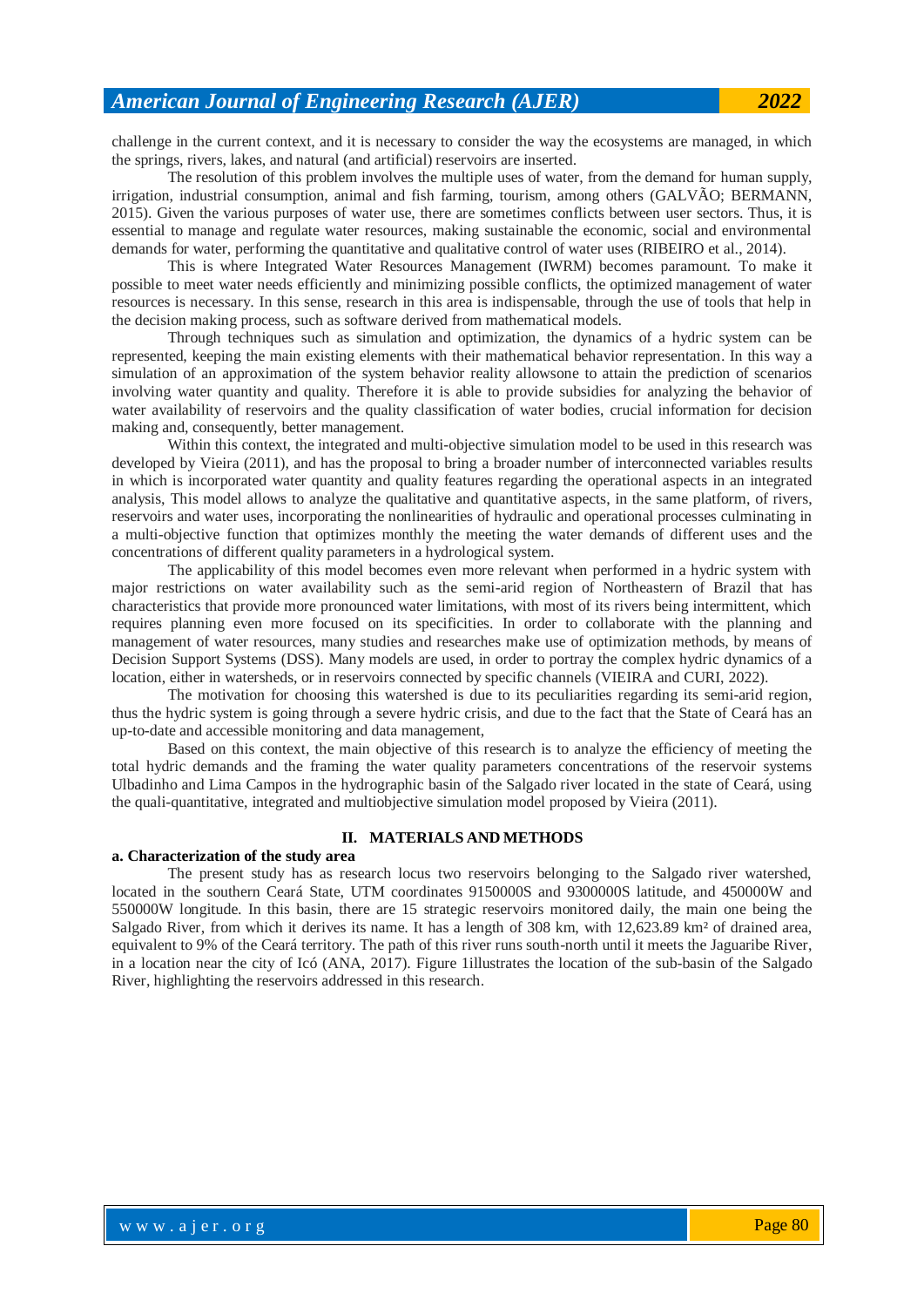

**Figure 1. Location map of the Salgado/CE sub-basin highlighting the analyzed reservoirs. Source: ANA, 2017.**

As can be seen in Figure 1, indicate the two reservoirs analyzed in this research that are in parallel: Lima Campos and Ubaldinho, which are part of the same administrative reference area for water security management, according to the environmental inventory (COGERH, 2017).

The delimitation of the water reservoirs to be studied have a storage capacity exceeding  $10,000,000$  m<sup>3</sup> of water, and the geographical proximity of these, so that they have the similar demands, and meet the water needs of a region with aspects such as climate, soil, average rainfall, among others. Thus, the two reservoirs chosen for the application of this research were: Lima Campos, located in the municipality of Icó, and Ubaldinho, located in the municipality of Cedro, both in the territory belonging to the State of Ceará.

The predominant climate in the hydrographic contribution area of the Lima Campos and Ubaldinho weirs is characterized as Tropical Warm Semi-arid and Tropical Warm Semi-arid, whose rainy season is concentrated from February to April. Temperatures between 23°C and 29°C (average minimum and maximum) are registered in the region. The annual rainfall is generally between 600 and 1,013.96 mm and the rainfall regime is considered quite irregular, with years marked by heavy rains, usually concentrated from January to April, and others by droughts (IPECE, 2011).

The vegetation in the contribution area of the two reservoirs is characterized by dense shrubby caatinga, with arboreal and thorny patches. Some fragments of riparian forest and dry forest are also present (COGERH, 2017).

The soil classes that predominate in the region are Luvisol soil, Argisol soil, Neosol soil and Vertisol soil. Regarding the altitudes recorded in the hydrographic contribution area, the landscape presents smooth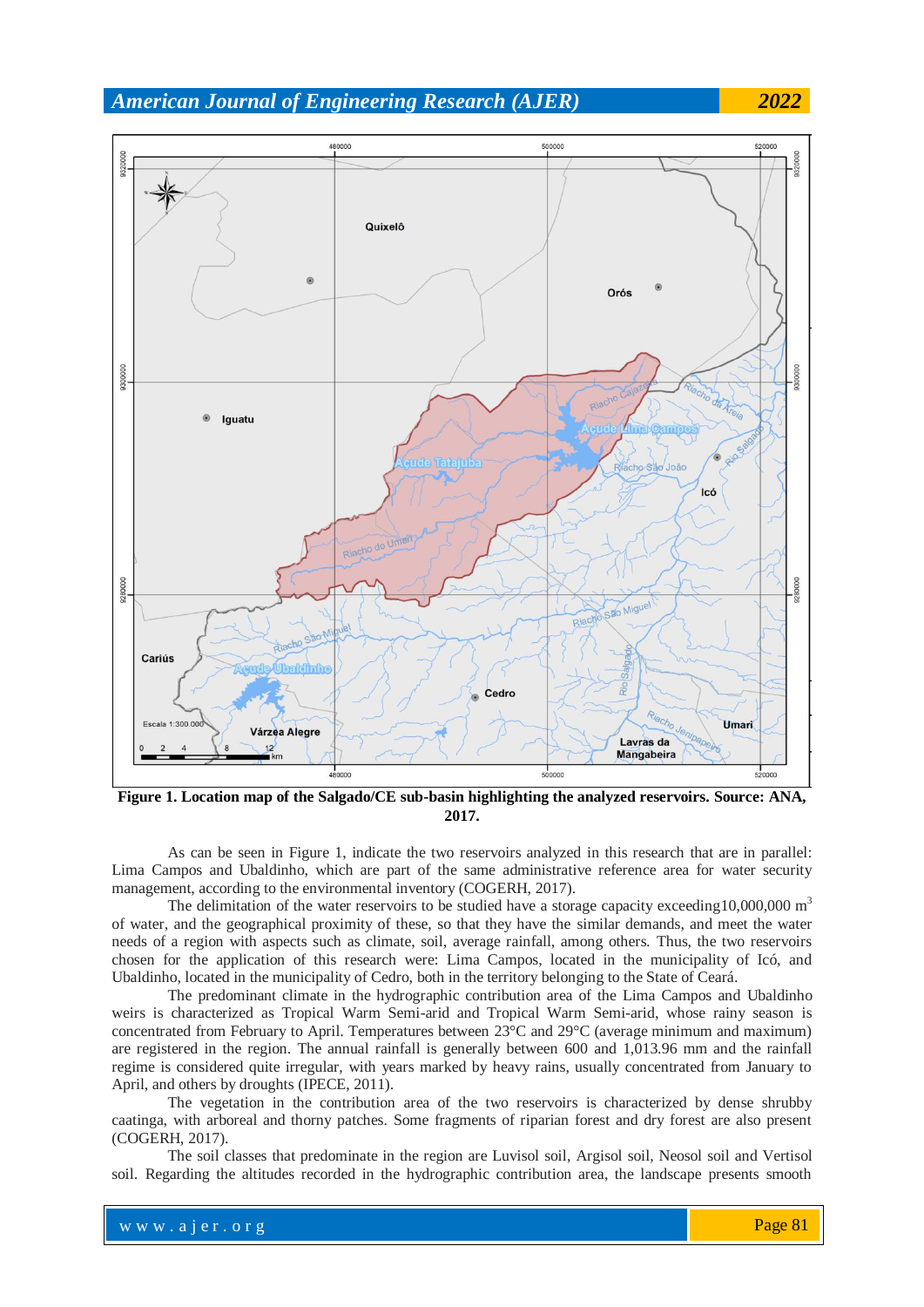shapes in the region of the Sertaneja Depression, with predominant values of 151 to 238 meters. From a geological point of view, in the region there is a predominance of Pre-Cambrian crystalline basement rocks, and there is also a sedimentary sequence of Mesozoic age consisting of conglomerates, sandstones, siltstones and shales. Alluvial deposits can also be detected along the courses of the main rivers, of Quaternary age and composed mainly of sand, silt, clay, and gravel (CPRM, 1998 apud COGERH, 2017).

#### **b. Operational, Quantitative and Qualitative Data of the Studied Hydric System**

#### *Lima Campos Reservoir*

The Lima Campos reservoir (Figure 2) is located in the municipality of Icó-CE, in the northwestern portion of the Salgado watershed. Its watershed covers an area of 340 km². It has a water storage capacity of 66,800,000 m<sup>3</sup> of water (COSTA et al., 2017).



**Figure 1. Lima Campos reservoir. Font: COGERH,2017.**

Also according to ANA data (2017), for the Lima Campos reservoir, the types of existing demands and their respective withdrawal percentages, are: urban human supply (5%), rural human supply (1%), animal desedentation (1%), irrigation (93%) and its operating rules are as shown in Figure 3.The operational rule establishes the water management levels and the volume targets that must remain in the reservoir to meet the quantitative and qualitative demands.

The municipalities supplied with water are Icó-CE and Jagiaribe-Ce. The municipality of Icó has an estimated population for 2020 of 68,162 inhabitants, and the municipality of Jaguaribe, 34,636 inhabitants, according to 2010 data from the Brazilian Institute of Geography and Statistics -IBGE Cities. It is worth noting the existence of the Icó-Lima Campos irrigated perimeter.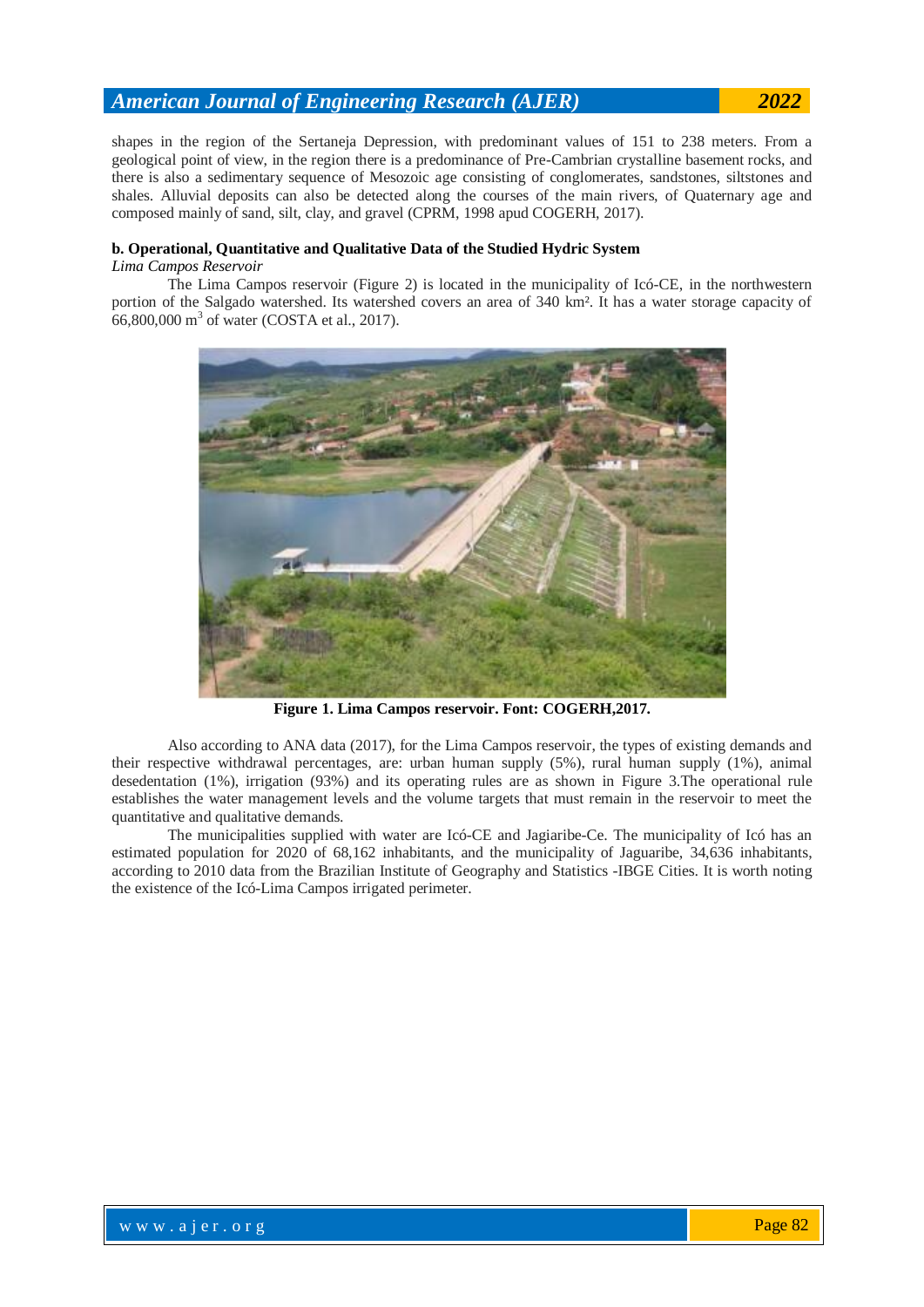

**Figure 3. Operational Rules of the Lima Campos Reservoir. Font: ANA, 2017.**

#### *Ubaldinho Reservoir*

The Ubaldinho reservoir (Figure 4) is located precisely in the district of São Miguel, in the municipality of Cedro-CE, and has a total storage capacity of 31,800,000 m<sup>3</sup> of water (COGERH, 2017).



**Figure 4. Ubaldinho reservoir. Font: COGERH, 2017.**

Thewater demand withdrawal percentages from the Ubaldinho reservoir are: urban human supply (18%), rural human supply (12%), animal watering (20%), irrigation (50%). The operational rules are illustrated in Figure 5, demonstrating the useful volume of the reservoir and possible water management goals to be established.

The water from the Ubaldinho reservoir is destined to supply the São Miguel locality, in the municipality of Cedro, and the localities Naraniú, Barro Vermelho, Lagoa Redonda, Sítio Brejo, Sítio Charneca, Sítio do Meio, Vara da Prensa and Sítio Mundo Novo, in the municipality of Várzea Alegre. The municipality of Cedro has an estimated population for 2020 of 25,585 people (IBGE, 2019).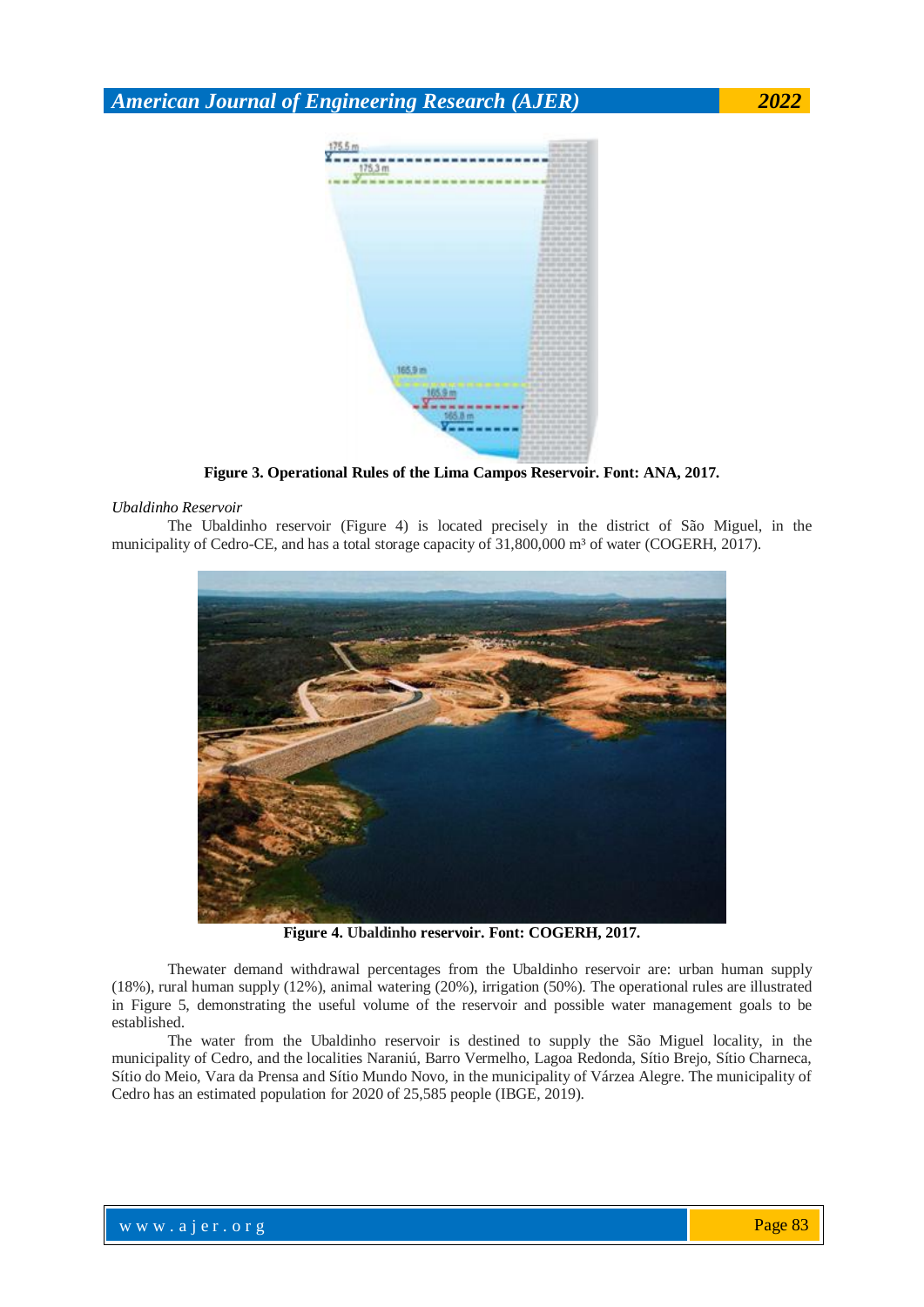$\frac{295.0 \text{ m}}{295.0 \text{ m}}$ 





**Figure 5. Operational Rules of the Ubaldinho Reservoir. Font: ANA, 2017.**

#### **c. Quality Data of the Studied Hydric System**

When it comes to water resources, it is not only the quantitative aspects that need to be considered, since human action, in any of its water applications and uses, causes several damages to the springs, causing restrictions on water quality. In this sense, it is of great relevance to consider the water qualitative approach using the available data for application in this research.

According to theNational Environment Council – CONAMA, resolution Nº. 357/2005, water quality class is the set of required conditions and standards for water quality to meet the classes of water uses. When the respective classifications are not approved, the fresh waters will be considered class 2 and the saline and brackish waters will be considered class 1. In this sense, the average data of water quality parameters concentrations of the Ubaldinho and Lima Campos dams, made available in the Environmental Inventory of the State of Ceará (COGERH, 2017), was used. Based on this Inventory, several time series were generated for water quality planning such as Biochemical Oxygen Demand (BOD), Dissolved Oxygen (DO), Total Nitrogen (TN), Total Phosphorus (TF), Chlorophyll-A (CLA) and Thermotolerant Coliforms (TC), which were foreseen in the simulation model used in this study.

#### **d. Quali-quantitative Simulation Model Used**

The simulation model was developed by Vieira (2011), combines simulation and optimization techniques, uses sequential linear programming to incorporate the nonlinearities of hydraulic and operational processes, and includes the multi-objective character (optimization of allocations and concentrations) and the application to a water resources system. Its purpose is to simulate the allocation of water to meet the requirements of its multiple uses and concentrations, while respecting the limitations of the components (reservoirs and rivers) and maintaining the required standard of quality of water bodies.

This simulation model works with a monthly time scale and has at its core, an optimization algorithm, which uses Sequential Linear Programming and Linear Approximation Method techniques. It is a simulation model, even though an optimization process is included. The planning is performed in month t and is a function of the system conditions in month t-1, it does not consider other data a priori of month t-1 and a posteriori of month t. The execution of the mathematical model begins with the quantitative simulation (linearized in the iterative process), determining the optimal volumes month by month. With theoptimal allocated volumes found, the concentrations in reservoirs and control points of the system are determined, which serve as the initial value of the consequent iterative process. In this iterative process, where all the equations of water balance and mass balance are linearized and integrated, the volumes and concentrations are changed simultaneously in order to satisfy the imposed restrictions and optimize the proposed qualitative-quantitative objective function month by month. The programming language used is MATLAB (Matrix Laboratory) version 6.5 with the Interior Point Method for the search of the optimal solution (VIEIRA, 2011).

In this way, for each proposed hydric scenario, the model will trace the probable hydric behavior of the reservoir, in quantitative and qualitative terms, due to the demands considered, supplying data for further analysis.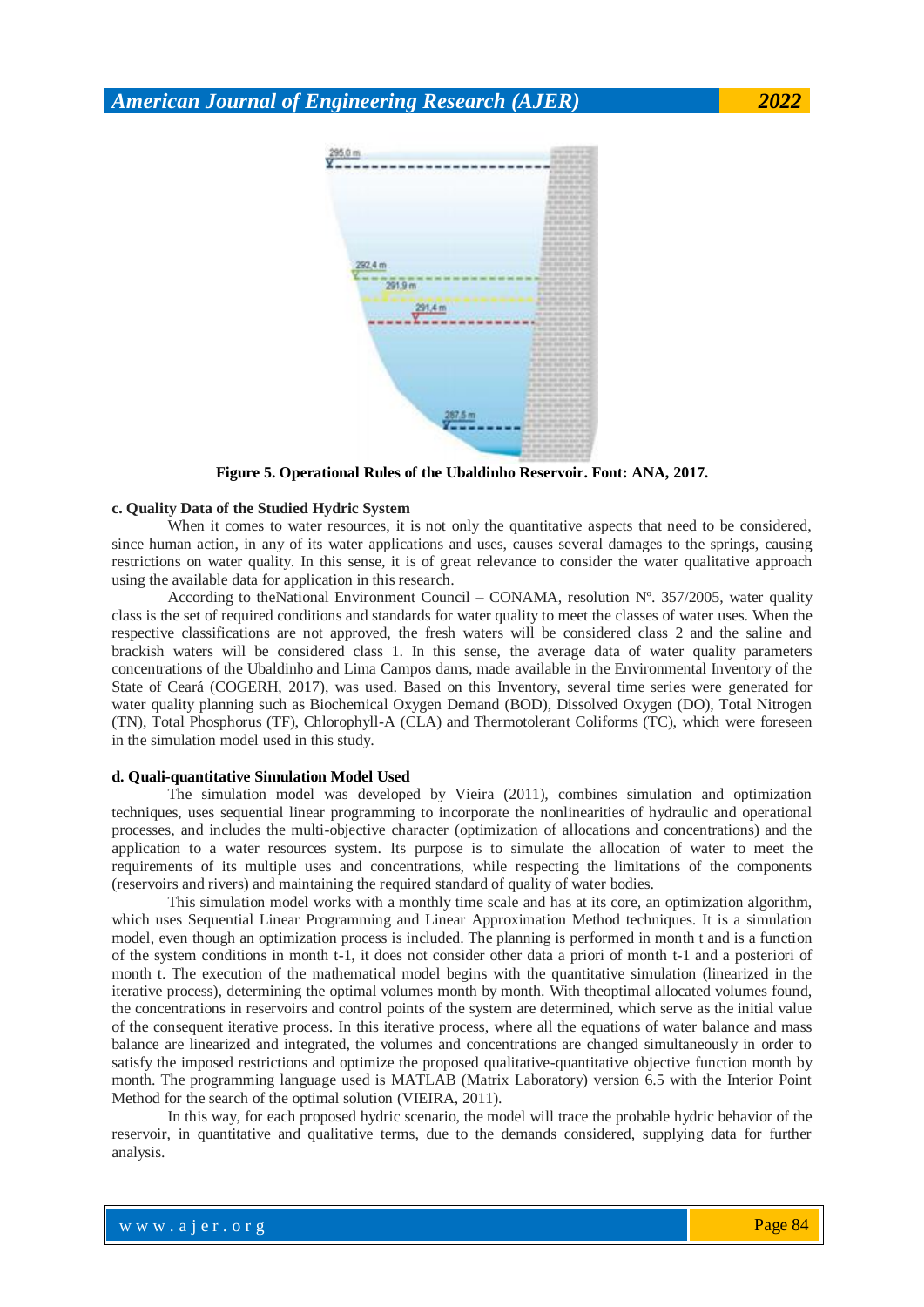monthly quantitative demands individually and by sector.

The time horizon used to simulate the behavior of the reservoirs addressed in this research, the Lima Campos and Ubaldinho dams, was 1,212 months, or 101 years, contemplating the period that corresponds from 1918 to 2019 and the operation scenario with the main priorities being quantitative demands.

**III. RESULTS AND DISCUSSION**

#### **a. Lima Campos reservoir**

Starting the presentation and analysis of the results, Table 1 shows the performance indicators of the quantitative demands according to the simulation. It is important to emphasize that, for the purposes of this research, the demands were analyzed jointly, that is, the simulation approached, in an integral way, the behavior of the Lima Campos reservoir, for the fulfillment of all existing demands, namely, urban human supply (18%), rural human supply (12%), animal watering (20%), irrigation of perennial and seasonal crops (50%). It is worth noting, however, that the model developed by Vieira (2011) has the capacity to analyze the behavior of the

| Performance indicators                      | Urban water supply + Perennial Crops Irrigation + Seasonal Crops Irrigation + livestock<br>(hm <sup>3</sup> /mês) |  |  |  |  |
|---------------------------------------------|-------------------------------------------------------------------------------------------------------------------|--|--|--|--|
| Number of failures                          | 14                                                                                                                |  |  |  |  |
| Number of times recovering from<br>failures | $\overline{2}$                                                                                                    |  |  |  |  |
| Reliability (%)                             | 98.84                                                                                                             |  |  |  |  |
| Resilience $(\% )$                          | 14.29                                                                                                             |  |  |  |  |
| Vulnerability (%)                           | 82.98                                                                                                             |  |  |  |  |
| Sustainability (%)                          | 2.404                                                                                                             |  |  |  |  |

Table 1. Performance indexes for the Limas Campos reservoir water demands.

Initially, it can be ascertained that, during the simulated period, 14 failures occurred, that is, in 14 periods (months), the reservoir was not able to meet all the existing demands (urban and rural human supply, animal feeding, irrigation of perennial and seasonal crops), this occurred due to the large volume of water demanded for irrigation. However, when analyzing the times when the reservoir was able to recover from the availability failure (right after the hydric restriction episode), in 2 periods there was a recovery, and, therefore, its resilience is around 14.29%.

From these findings, it is easy to understand that the reliability value presented, which corresponds to 98.84%. That is, in almost 99% of the simulated periods, the reservoir fully attended to the existing water demand requests, with a vulnerability of 82.98%, given the 12 times in which there was no immediate failure recovery evidencing the water deficit and consequently presenting a sustainability is 2.40%.

The results obtained in the qualitative-quantitative simulation of the Lima Campos reservoir behavior are presented below, by means of the figures and respective analyses, considering, initially, hydric availability, spilled volume, and meeting the total quantitative demands, and later, the qualitative parameters.

Figure 6 shows the behavior of the hydric volume of the Lima Campos reservoir along the simulated period, emphasizing its minimum and maximum volumes.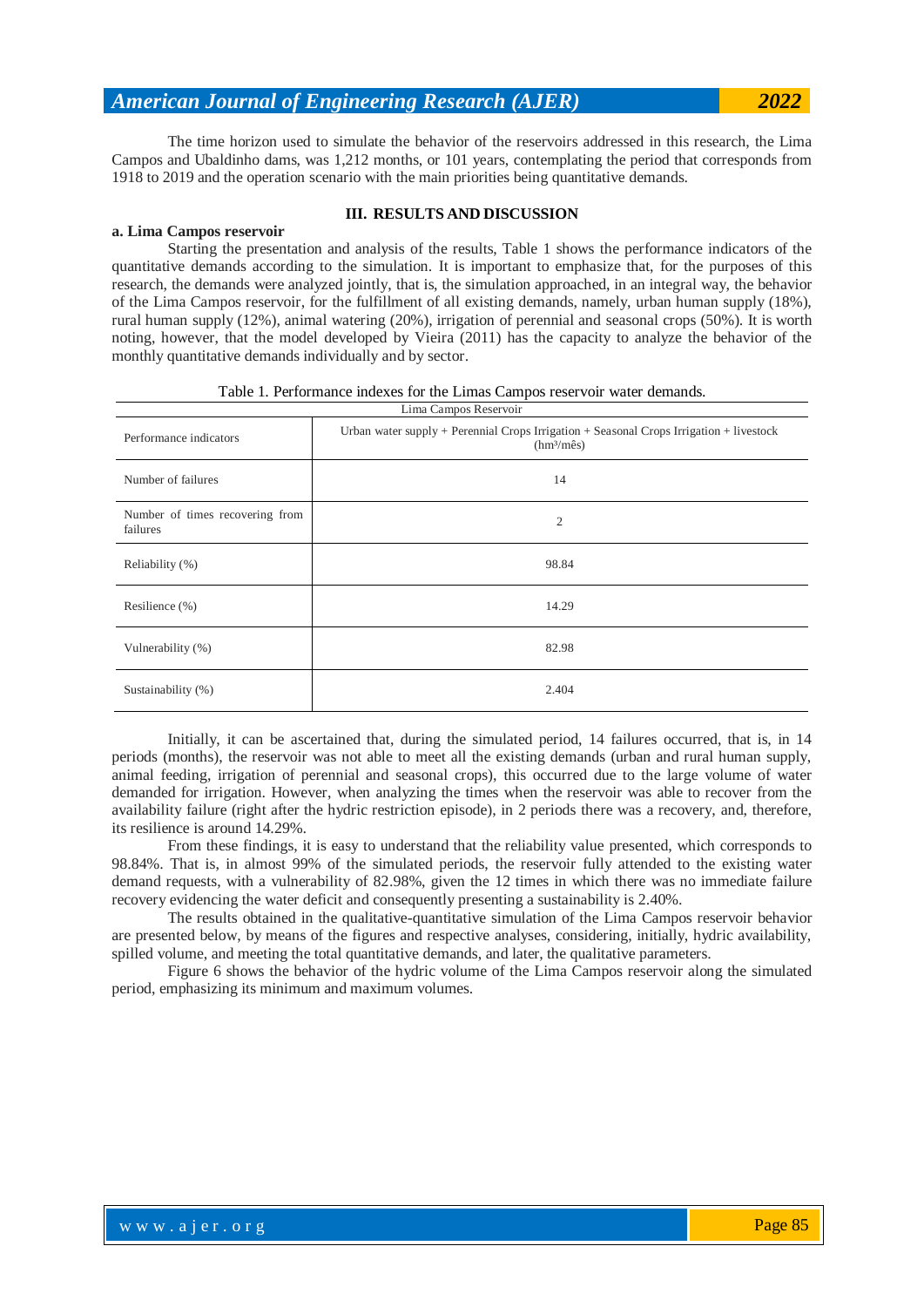

TOTAL MONTHEY PERIODO

**Figure 6. Lima Campos reservoir storage volumes'behavior.**

It can be observed that, in most of the simulated period for analysis, the reservoir presented results above the minimum volume, alternating with oscillations of hydric volume recovery and reaching, in some periods, the maximum volume. It is evident, here, what was highlighted in the quantitative performance indicators (Table 1), being possible to observe the failures that occurred, as the minimum volume was reached, and thus, generated a loss of reliability around 1.36%.

The operational restrictions were met in most periods. It is also possible to verify that the Lima Campos reservoir has a great oscillation in its volume throughout the simulated years, due to demand requirements. It is notorious, when emphasizing that the volume rupture in some months (below the minimum volume) of the referred reservoir, probably occurs, besides the demand needs, due to the drought periods, characteristic of the semi-arid climate. It should also be emphasized that for the occurrence of such situations there was in advance a period of representative decrease.

Figure 7 shows the spilled volume, that is, the volume lost to the downstream river, from the moment that the maximum volume of the Lima Campos reservoir is reached.



TOTAL MONTHEY PERIODO

**Figure 7. Lima Campos reservoir spillages'behavior.**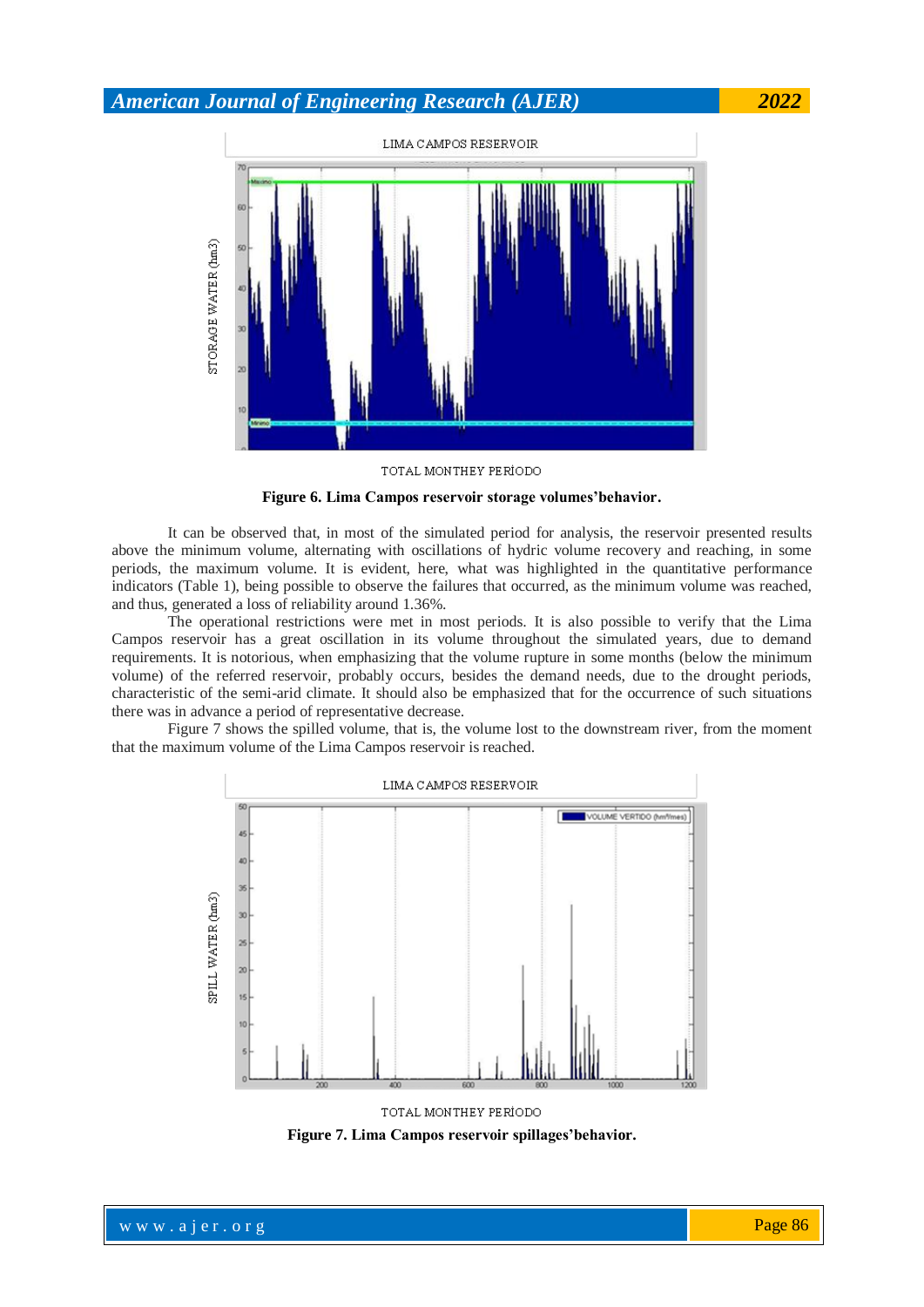From the results, it can be identified that the presented spilling results correspond to what was observed in the previous analysis (Figure 7), and that, after reaching the maximum volume in some periods, in which probably occurs a peak of rains that stand out, that is, there were also months with abundant rains, which allowed the arrival of large affluent flows, and, for this reason, there were water losses by spilling. This spilled volume is drained into the downstream river, and as it is not integrated in series with the Ubaldinho reservoir, there is no quantitative contribution, as the two reservoirs mentioned above operate in parallel.

Continuing the quantitative analyses, Figure 8 presents the withdrawn volumes (in  $\text{hm}^3$ , which is equivalent to 1,000,000,000 liters), to meet the demands inherent to the Lima Campos reservoir.

![](_page_8_Figure_3.jpeg)

![](_page_8_Figure_4.jpeg)

Corroborating the quantitative results presented so far Figure 9 indicates that the aforementioned reservoir has met, in most of the simulated periods, all the required demands, in an analysis of total withdrawals. There were, however, specific periods when demands were not met, corresponding to the failures indicated previously, as well as the moments when the volume reached its minimum quota and stayed below it.

Therefore, and as previously indicated, there are possible causes, such as hydric restriction caused by periods of little rainfall, and large demand requirements, causing the rupture in meeting the demands, namely, urban and rural human supply, animal watering, irrigation of perennial and seasonal crops, among which, the demand for irrigation stands out. In this sense, from the diagnosis of a large demand for irrigation, which can cause failures and losses, it is possible to point out possible solutions, mitigating measures to minimize this problem, such as the insertion of the practice of water reuse in irrigation, in order to save available water, and consequently reduce the environmental impacts caused by them, when dumped in the open air, in the soil and consequently in groundwater. It is worth pointing out that in terms of priorities, we have the demand for human and rural supply, and animal dessentation.

As for the simulation results for the analysis of qualitative parameters, the following analyses include the results for Biochemical Oxygen Demand (BOD), Dissolved Oxygen (DO), Total Phosphorus (TF), Chlorophyll-A (CLA), Total Nitrogen (TN) and Thermotolerant Coliforms (TC).

Regarding the Biochemical Oxygen Demand (BOD) that, according to Valente, Padilha and Silva (2000), is an indicator that seeks to determine the amount of dissolved oxygen (DO) consumed by microorganisms to decompose the organic matter present in a water body, i.e., the concentration of biodegradable organic matter through the oxygen demand used by microorganisms through their respiration, the results are presented in Figure 9 below.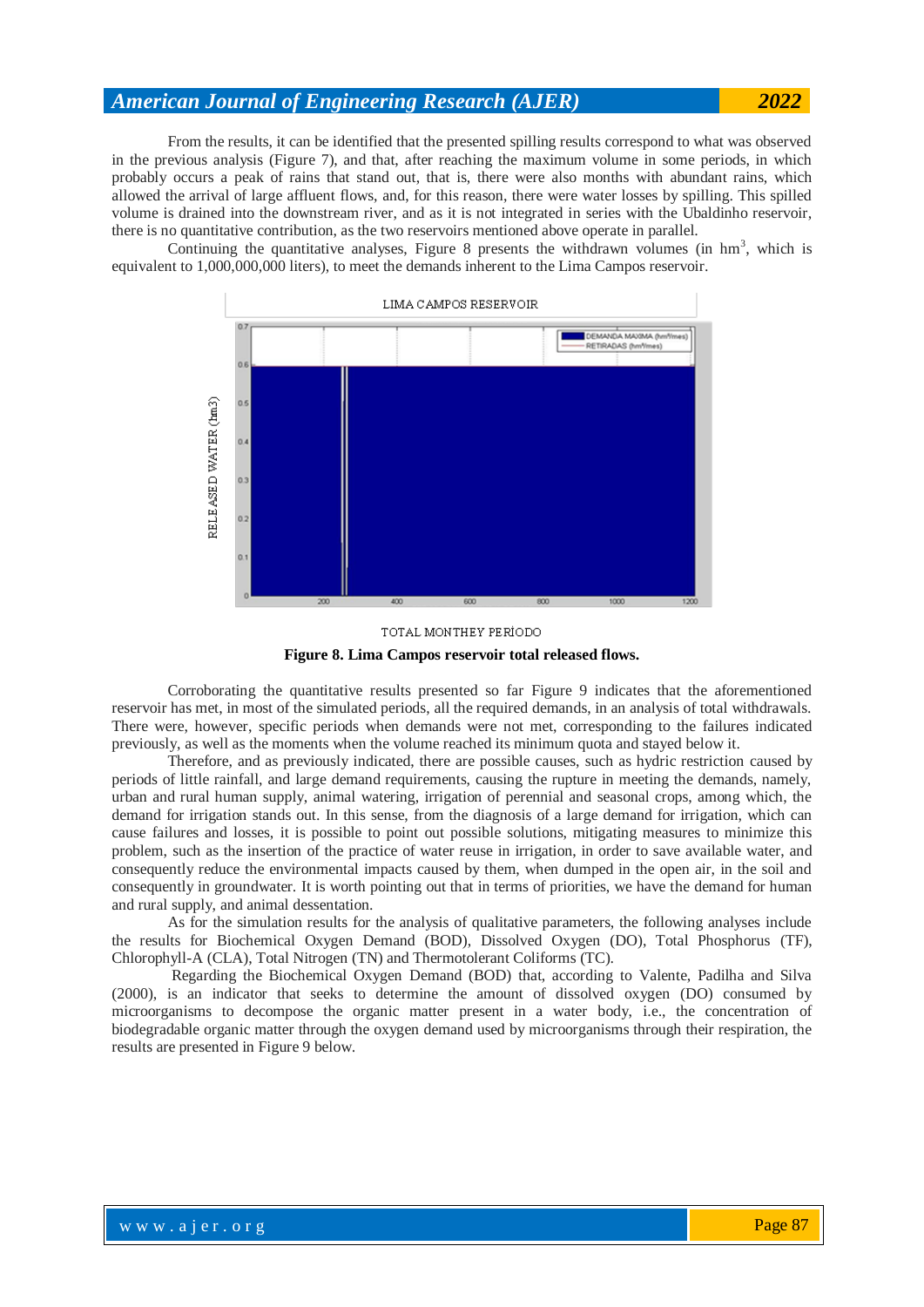![](_page_9_Figure_1.jpeg)

TOTAL MONTHEY PERIODO **Figure9. Lima Campos reservoir BDO concentration.**

Analyzing Figure 9, in which the values of BOD concentrations (ml/l) are shown, from the perspective of the ranges allowed for Classes 01 and 02, 03 and 04, according to resolution CONAMA No. 357, of March 17, 2005 (as amended by resolutions CONAMA No. 393/2007, No. 397/2008, No. 410/2009 and No. 430/2011), from which, in this study, we highlight the compliance with Class 01 (which is intended for drinking water supply, with simplified treatment; the protection of aquatic communities; the recreation of primary contact; and the irrigation of vegetables and fruits that are consumed raw), and Class 02 (use intended for the supply of human consumption, after conventional treatment; the protection of aquatic communities; the recreation of primary contact, the irrigation of vegetables, fruit plants, with which it may have direct contact; and aquaculture and fishing) (BRASIL, 2005).

In this sense, it can be seen that the simulated behavior presented, for the most part, acceptable BOD levels, within the Class 01 limit. In specific moments, which are correlated with episodes in which the reservoir volume was below the minimum, BOD concentrations were in higher proportions, exceeding the limit stipulated for classes 02 and 03, and even reaching levels only acceptable for the destination of fresh water to Class 04, with uses for navigation and landscape harmony (BRASIL, 2005).

It is estimated that due to the low concentration of DO, given the deficit in the local water volume, or by an increase in the proportion of effluents, pollution load incompatible with the level of water contained in the period, not meeting, in specific period, the pre-established goal of having, at most, 5 mg/l.

Figure 10 shows the simulated values for Dissolved Oxygen (DO), which, according to CETESB (2021), is the concentration of oxygen (O2) contained in water, an essential factor for maintaining aquatic life and self-depuration processes in hydric systems, such as the reservoir under analysis. According to the Blue Water Program - PAA (2015), dissolved oxygen can be interpreted as an essential parameter in the differentiation of the effects of pollution by organic inputs and to ensure oxygen for aquatic ecosystems.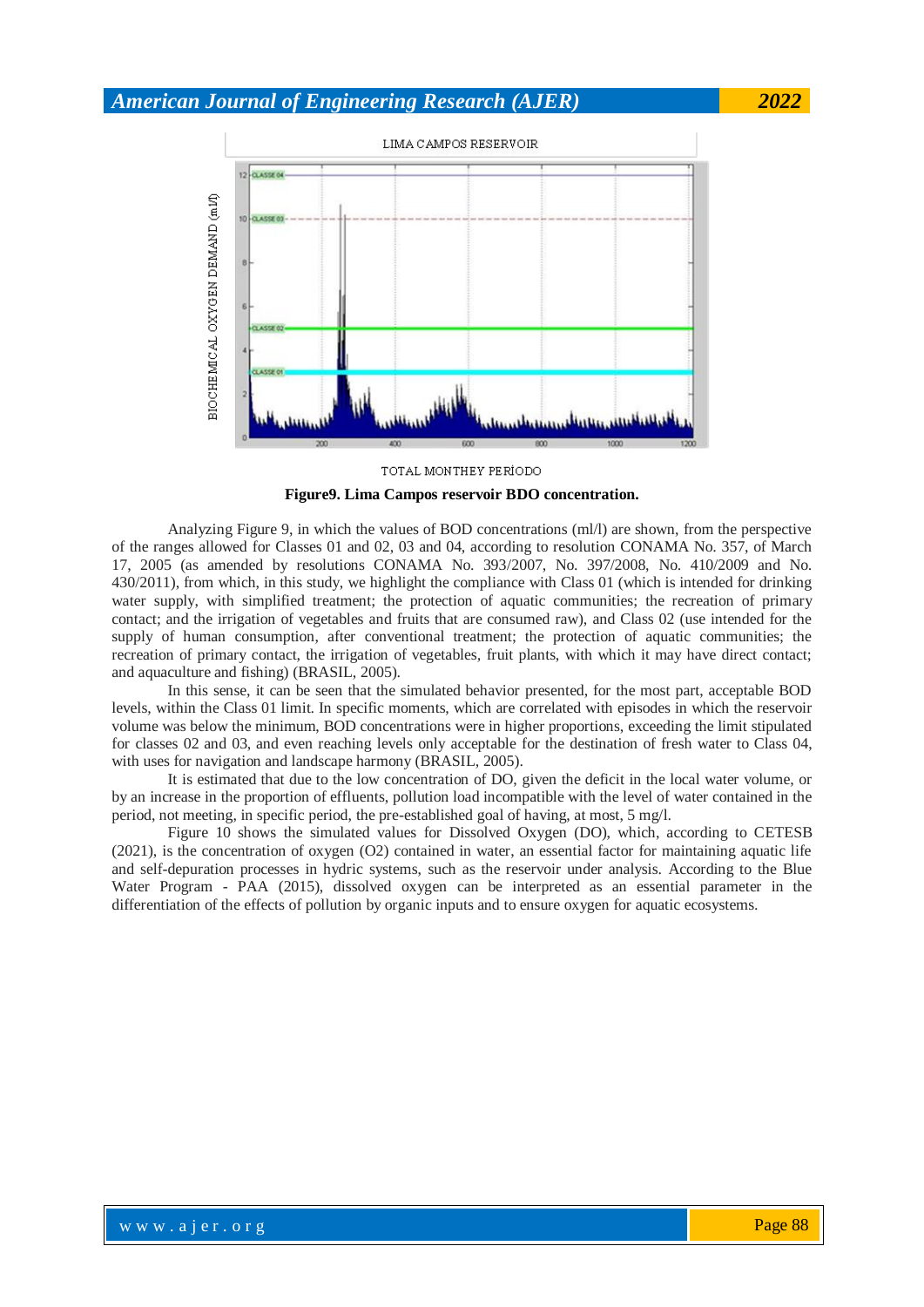![](_page_10_Figure_1.jpeg)

TOTAL MONTHEY PERIODO

**Figure10. Lima Campos reservoir DO concentration.**

It is possible to see, by analyzing Figure 10, that the reservoir has high concentrations of DO, there is satisfactory presence of oxygen during most of the analysis period, suitable for classes 01 to 02, being, however, a little below the saturation line. Thus, it is worth emphasizing that oxygen saturation consists of the maximum amount of oxygen that can be dissolved in water at a given pressure and temperature, and chloride concentration (PAA, 2015).

It is noted, however, that in a given stretch of the simulated period, there was a significant drop in the concentration of DO in Lima Campos reservoir, which may be correlated to the high levels of BOD concentration analyzed in the previous figure (Figure 9), this, given the scenario of low volume availability in the aforementioned weir, because there was a greater consumption of DO by microorganisms to decompose organic matter, there was a reduction in the oxygen available in the water body, with restriction to meet the levels for Class 01.

![](_page_10_Figure_6.jpeg)

![](_page_10_Figure_7.jpeg)

**Figure 11. Lima Campos reservoir TF concentration.**

The Total Phosphorus (TF) is an indicator of excess phosphorus contained in a water body or water sample. Phosphorus is an essential nutrient for biological processes, i.e., for plants and animals, however, in large quantities can cause the eutrophication of waters, the rampant proliferation of algae, which is responsible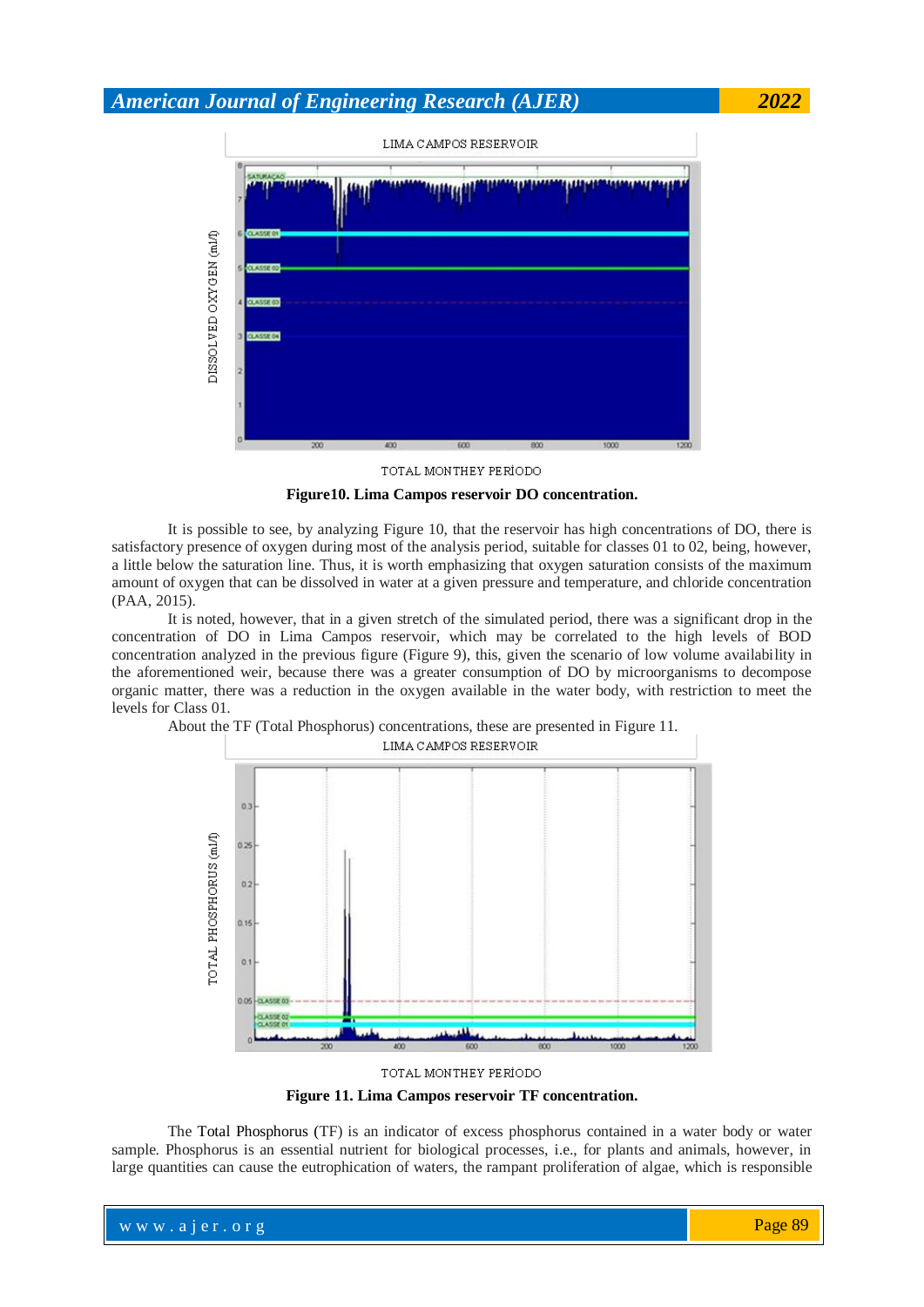for limiting and depleting oxygen for fish and other aquatic organisms (CENTER FOR ENVIRONMENTAL SCIENCE, 2019).

As can be seen from the analysis of Figure 11, is that the TF showed concentrations compatible with the parameters indicated for Class 01 for most of the simulated period, however, aligned to the results for DO and BOD, the simulation pointed to a drop in quality with respect to TF, due to the low level of the reservoir volume, which reached levels that exceeded the uses for classes 01, 02 and 03, leaving, in qualitative terms, in a given stretch, inadequate for use; however, with the recovery of the hydric volume, the TF volumes remained within the acceptable range for the rest of the simulated period.

For analysis of the Chlorophyll-A concentrations (CLA) in Lima Campos reservoir, Figure 12 shows the results obtained.

![](_page_11_Figure_4.jpeg)

![](_page_11_Figure_5.jpeg)

**Figure 12. Lima Campos reservoir CLA concentration.**

Chlorophyll-A is a pigment found in all groups of plants and autotrophic organisms (plants, algae, and some bacteria) responsible for capturing light and ensuring that photosynthesizing organisms can produce their food through the process of photosynthesis and, therefore, presents as a characteristic coloration in shades of green, often used as an indicator of phytoplankton biomass in aquatic environments. CONAMA Resolution 357/2005 established quality standards for chlorophyll-A for fresh waters, special classes 1, 2 and 3, thus existing legal limits for its concentration in these aquatic environments (CETESB 2014; BRASIL, 2005). Within this context, the simulation results show that the chlorophyll-A indexes are within acceptable parameters for classes 01 and 02 during almost the entire simulated period.

It is evident, however, that at times when the reservoir was at or below its minimum volume level, as well as the availability of DO was more scarce, and BOD consumption was higher, a greater eutrophication occurred in the studied water body, with two sudden peaks in a short period during the analysis, but soon after returning to adequate concentrations, as shown in Figure 12. Probably, in this period, the reservoir had a higher amount of algae, and presented a greenish coloration in its water sheet, which was later remedied by the inflow of effluent flows, coming from rainy periods.

During the simulated period, the Total Nitrogen (TN) levels present in the Lima Campos weir were also analyzed within the water quality parameters, as shown in Figure 13.

Before establishing analyses on this parameter, it is valid to inform what it is about. Benevides and Vargas (2016) explain that nitrogen compounds are important nutrients for biological processes, because, after carbon, it is the element required in larger quantities by living cells and that, in situations of discharges in natural waters - and associated with phosphorus and other nutrients present in effluents- cause the enrichment of the water body, leaving it more fertile and enabling the eutrophication process. In this sense, the total nitrogen content is, therefore, the addition of ammoniacal and organic nitrogen, plus the concentrations of nitrite and nitrate. In high concentrations they can cause intoxication in the aquatic fauna.

O it is possible to observe, the behavior of Lima Campos reservoir regarding TN concentrations, showed a small peak in a specific period, but without great relevance, because it is within the admissible levels for classes 01 and 02.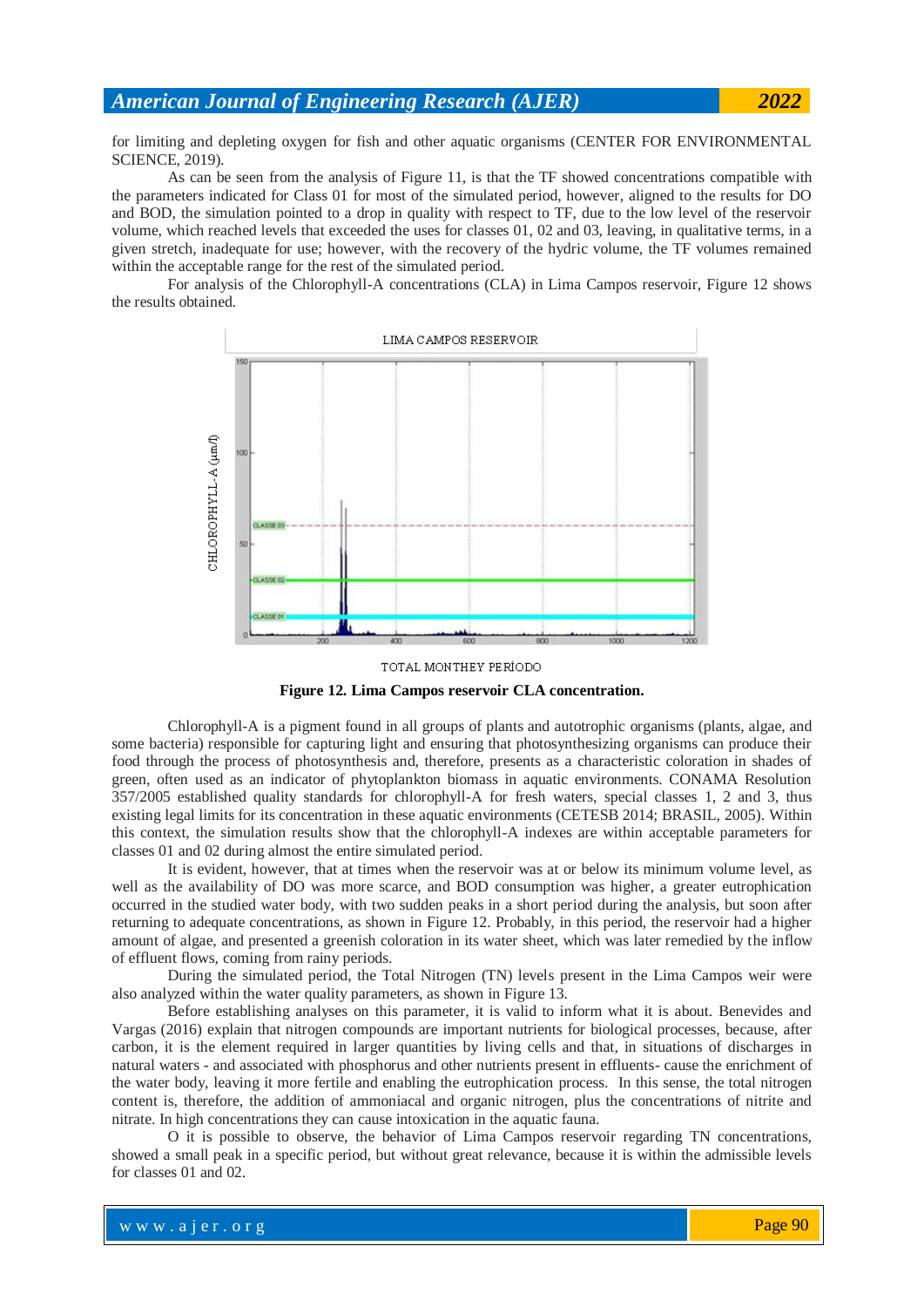![](_page_12_Figure_1.jpeg)

**Figure 13. Lima Campos reservoir TN concentration.**

The last qualitative data approached, for the Lima Campos reservoir in this study, refers to the Thermotolerant Coliforms (TC), as can be seen in Figure 14.

According to FUNASA (2013), thermotolerant coliforms are a subgroup of bacteria of the coliform group that ferment lactose to  $44.5 \pm 0.2$ °C in 24 h; and have as the main representative, Escherichia coli, which has fecal origin. According to Santos (2020), thermotolerant bacteria, previously called fecal coliforms consist of a group of bacteria that are not always found in feces, which is why CONAMA resolution 375/2005 indicates a new nomenclature.

Vieira and Curi (2022), explains that FC is an important parameter to be analyzed in studies that address hydric systems, because it is directly linked to public health. As shown in Figure 14, the behavior of the concentration levels of TC for Lima Campos reservoir, it is evident the oscillation between the concentrations compatible with the limits established for Classes 01 and 02, and extrapolating, at a moment, and entering the goal established for Class 03.

![](_page_12_Figure_7.jpeg)

TOTAL MONTHEY PERIODO

**Figure 14. Lima Campos reservoir TC concentration.**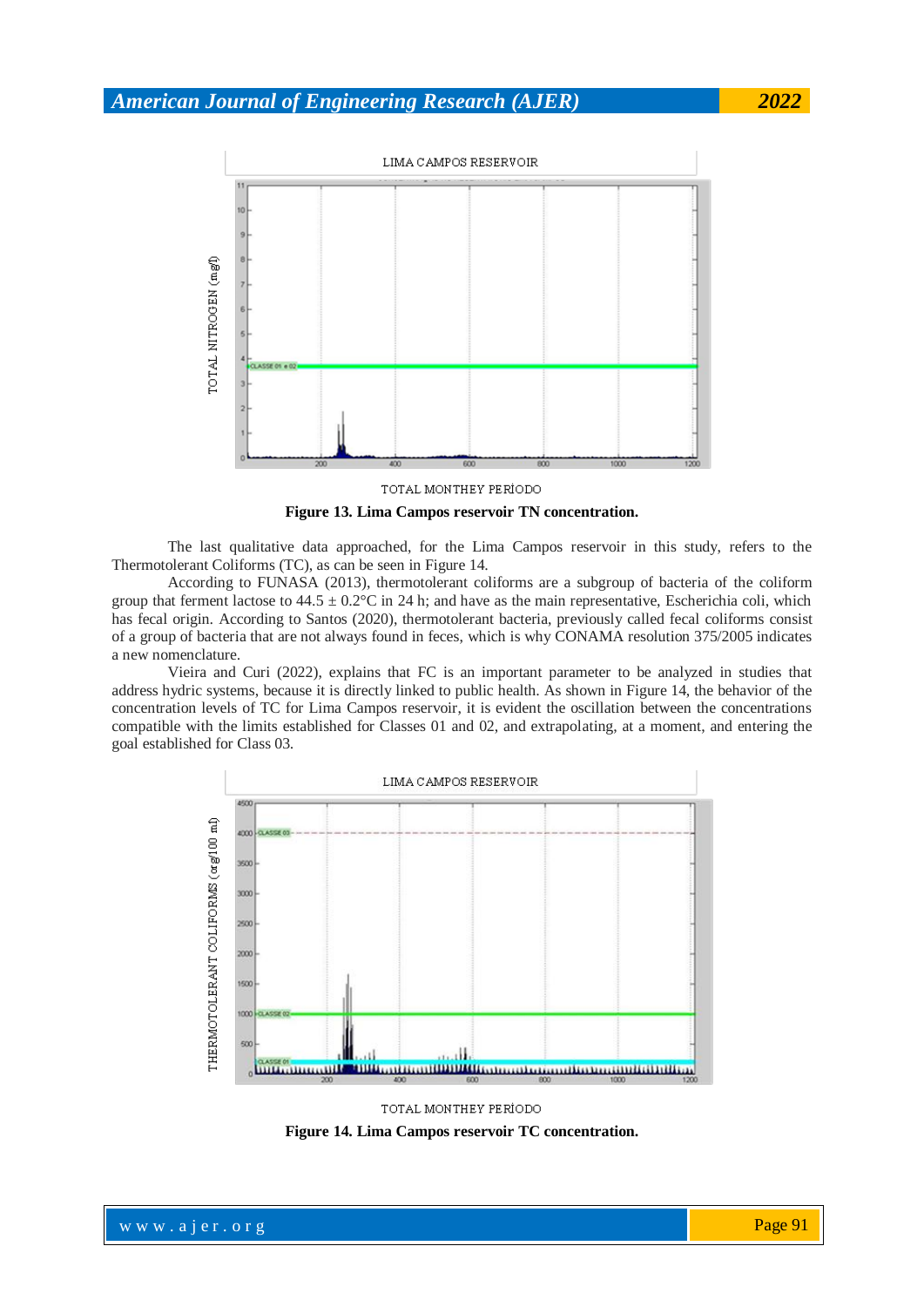#### **b. Ubaldinho reservoir**

The in Table 2 shows the performance indicators for total fulfillment of the withdrawals required by all existing demands and supplied by the Ubaldinho reservoir, and their respective withdrawal percentages, consisting of: urban human supply (18%), rural human supply (12%), animal watering (20%), irrigation of perennial and seasonal crops (50%).

| Ubaldinho Reservoir                         |                                                                                                            |  |  |  |  |  |  |
|---------------------------------------------|------------------------------------------------------------------------------------------------------------|--|--|--|--|--|--|
| Performance indicators                      | Urban water supply + Perennial Crops Irrigation + Seasonal Crops Irrigation + livestock $(hm^3/m\hat{e}s)$ |  |  |  |  |  |  |
| Number of failures                          | $\mathbf{0}$                                                                                               |  |  |  |  |  |  |
| Number of times recovering from<br>failures | $\theta$                                                                                                   |  |  |  |  |  |  |
| Reliability (%)                             | 100                                                                                                        |  |  |  |  |  |  |
| Resilience (%)                              | 100                                                                                                        |  |  |  |  |  |  |
| Vulnerability (%)                           | $\theta$                                                                                                   |  |  |  |  |  |  |
| Sustainability (%)                          | 100                                                                                                        |  |  |  |  |  |  |

|  | Table 1. Performance indexes for the Ubaldinho reservoir water demands. |  |  |  |  |  |  |
|--|-------------------------------------------------------------------------|--|--|--|--|--|--|
|--|-------------------------------------------------------------------------|--|--|--|--|--|--|

From what is exposed in Table 2, it is concluded that the Ubaldinho reservoir presented, in the simulated time horizon, very satisfactory performance indicators, since there were no service failures, which generated a reliability of 100%, which corresponds to the percentages of 100% corresponding to resilience and sustainability, and consequently, 0 vulnerability.

This means that the reservoir was able, throughout the 101 simulated years, to have sufficient availability to meet the existing withdrawals and, therefore, meeting the demands for rural and urban human supply, animal desendation and irrigation of perennial and seasonal crops were completely satisfied (100%), thus, there were no failures in any sector.

The constant variations in stored volume (Figure 15) are due to the irregular rainfall regime, characteristic of the region with a predominantly semi-arid climate, which implies in tributary outflows with volumes that oscillate, depending on rainier periods, and others, because of more scarce rainfall periods.

![](_page_13_Figure_8.jpeg)

**Figure 15. Ubaldinho reservoir storage volumes'behavior.**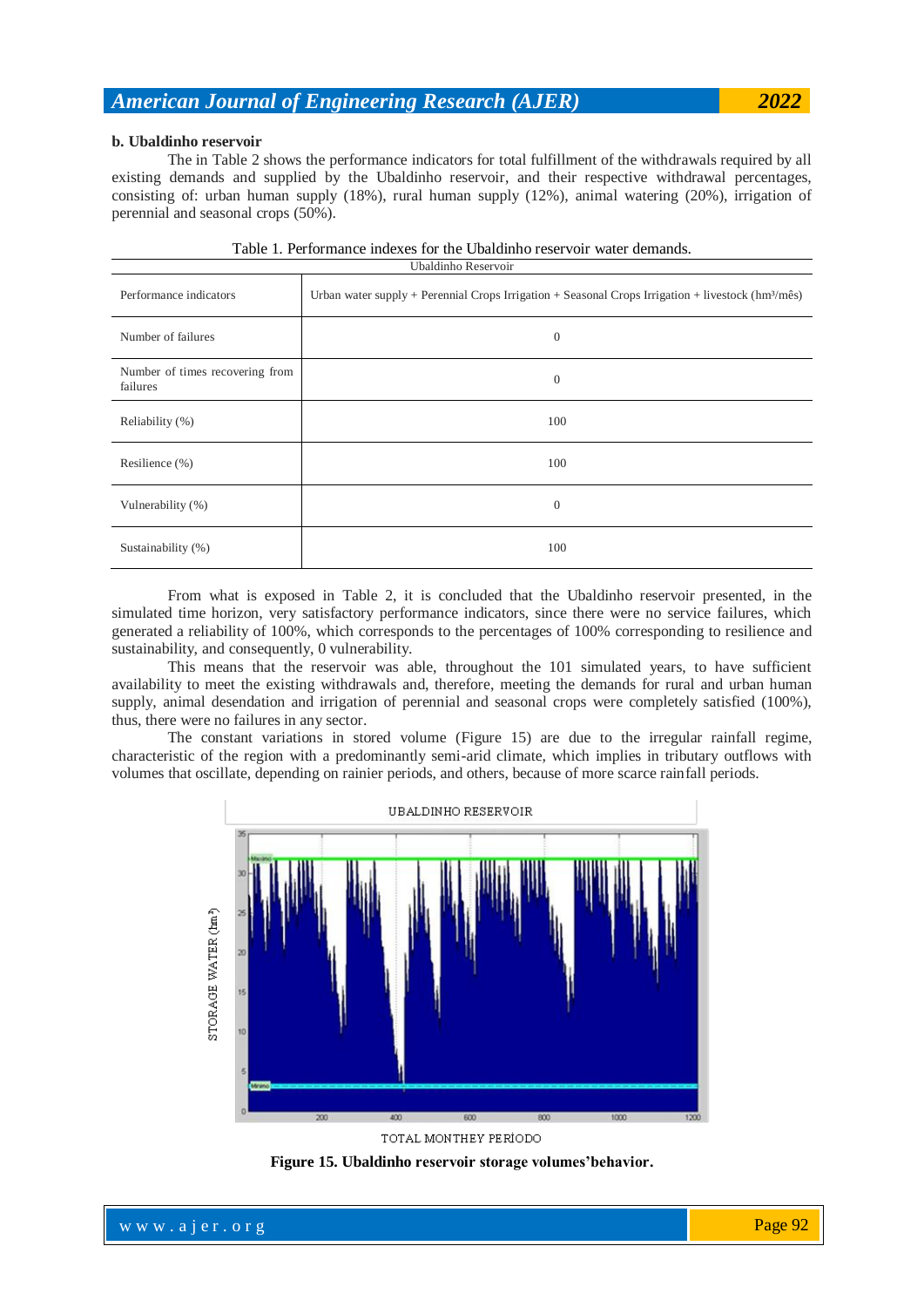Thus, it is noteworthy that in several months the water body presents maximum volume, with oscillations and a short period in volume below the minimum, with rapid volume recovery.In this sense, it is worth pointing out that there was a great efficiency regarding the use of the reservoir's hydric availability, which confirms what was exposed in terms of performance indicators (Table 2).

Starting for the presentation and analysis of the results referring to the volume spilled in the Ubaldinho reservoir, the behavior obtained in the simulation for this reservoir is shown in Figure 16.

![](_page_14_Figure_3.jpeg)

![](_page_14_Figure_4.jpeg)

Observing Figure 16, it is clear to see that, due to the several moments in which the Ubaldinho reservoir reached its maximum capacity, in several analysis periods, significant rainfall representation occurred, with 3 occurrences above 10 hm<sup>3</sup>. For this reason, when extrapolating its maximum capacity, there were losses by spilling. Still on this issue, Vieira (2011) points out that spillover losses occur mainly due to factors such as: uncontrolled and controlled inflows of the reservoir. Thus, the water lost by spilling follows a downstream course, being drained into the São Miguel creek.

Concluding the analysis of the quantitative parameters for the Ubaldinho weir, Figure 17 shows the withdrawal volumes for the total demands met, considering the simulation results performed in this research.

![](_page_14_Figure_7.jpeg)

![](_page_14_Figure_8.jpeg)

![](_page_14_Figure_9.jpeg)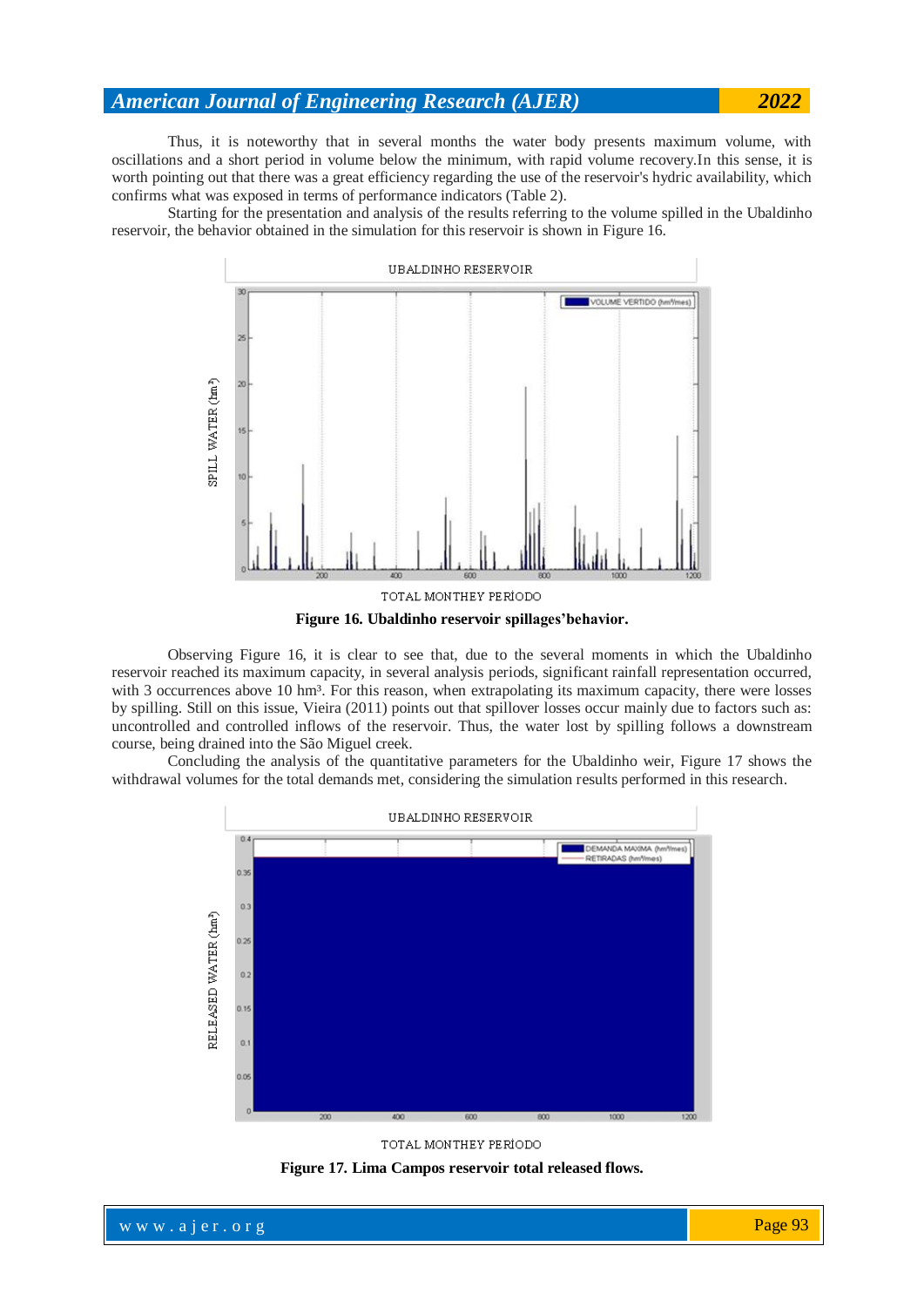As presented in Figure 17, the total demands were totally satisfied in all the simulated 1212 months, even in periods of greater scarcity. One of the factors that may be associated with this behavior is due to the smaller volume of water applied in the irrigation of seasonal and perennial crops (50%), when compared to Lima Campos reservoir, which has a withdrawal percentage for irrigation of 93%.

Analyzing the qualitative parameters of the Ubaldinho reservoir, the results regarding Biochemical Oxygen Demand (BOD), Dissolved Oxygen (DO), Total Phosphorus (TF), Chlorophyll (CLA), Total Nitrogen (NT) and Thermotolerant Coliforms (TC) are presented and discussed below.

The behavior of the Ubaldinho reservoir, in terms of BOD, can be observed in Figure 18, below.

![](_page_15_Figure_4.jpeg)

**Figure 18. Ubaldinho reservoir BDO concentration.**

As shown in Figure 18, the BOD reaches varied volumes, but remained almost throughout the simulated period, within the levels compatible with class 01, with variations similar to a standard, with only one peak above class 01 and class 02. Considering that this indicator determines the amount of dissolved oxygen (DO) consumed by microorganisms to decompose organic matter, it is possible to verify that this parameter is within the pre-established limit of 5 mg/l.

As BOD is directly correlated with DO (dissolved oxygen), it is possible to see from Figure 19 the behavior of this parameter.

![](_page_15_Figure_8.jpeg)

![](_page_15_Figure_9.jpeg)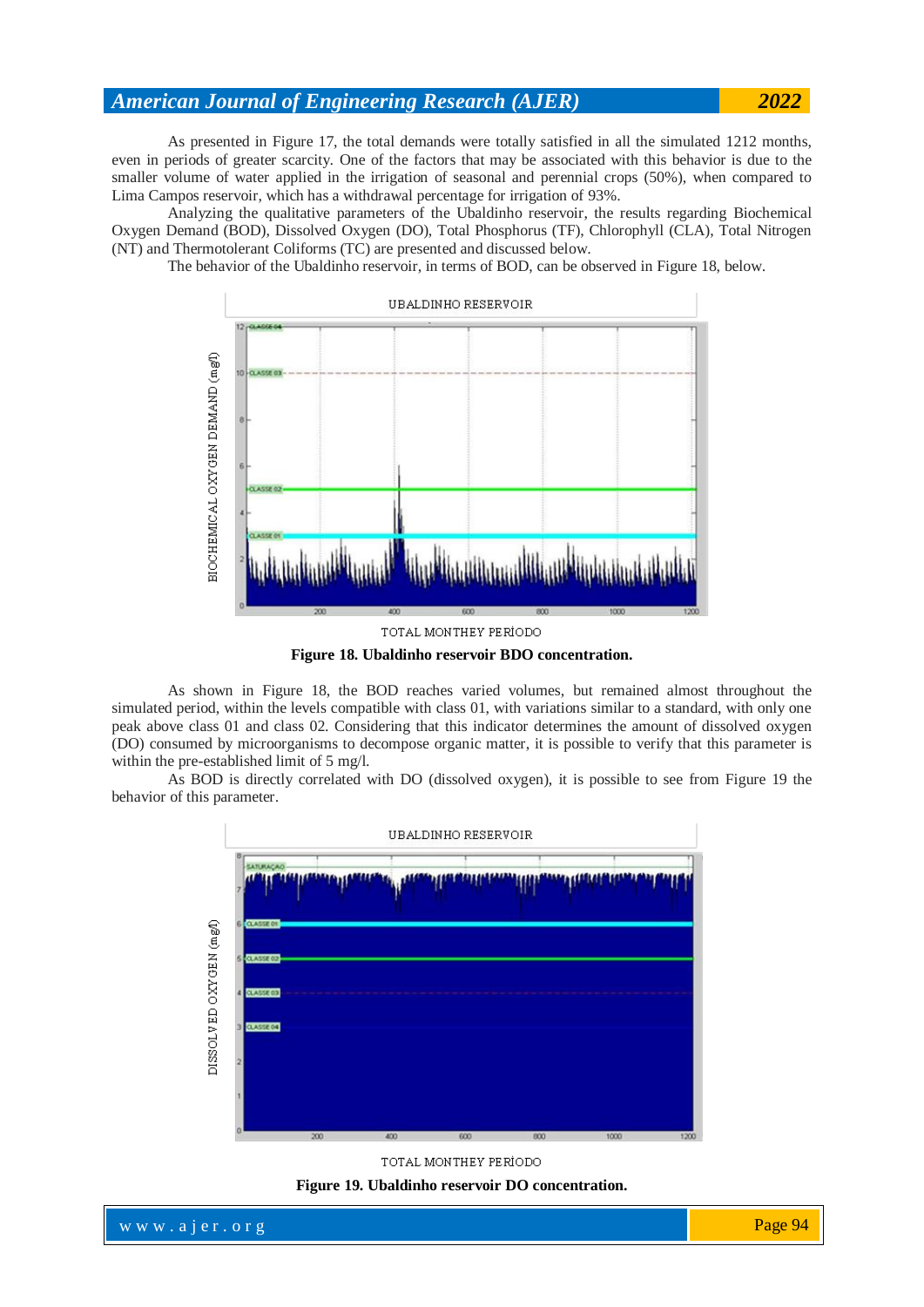It can be seen from the analysis of Figure 19 that the hydroelectric volumes did not reach saturation of DO, however, in some points it is noted the proximity and similarity, almost as a standard, remaining within the appropriate concentrations for all classes considered, and this is correlated to the good hydric performance in relation to the volumes stored over the months, as well as the assimilated BOD. Therefore, even though there was a peak in the consumption of DO, as seen in Figure 18, the BOD did not cause a representative decrease in the levels of DO.

When analyzing the Total Phosphorus (TF) levels presented in the simulation, Figure 20 presents such results.

![](_page_16_Figure_3.jpeg)

![](_page_16_Figure_4.jpeg)

According to PNQA (2019), among main sources of phosphorus, domestic sewage stands out, which among the component substances are superphosphate detergents and fecal matter.As shown in Figure 20, which still allows to analyze that there was only one period in which the levels were more representative, being, in the vast majority of the simulated months, with acceptable levels of FT. As for the results obtained for the levels of Chlorophyll-A (CLA), these are represented by means of Figure 21.

![](_page_16_Figure_6.jpeg)

**Figure 21. Ubaldinho reservoir CLA concentration.**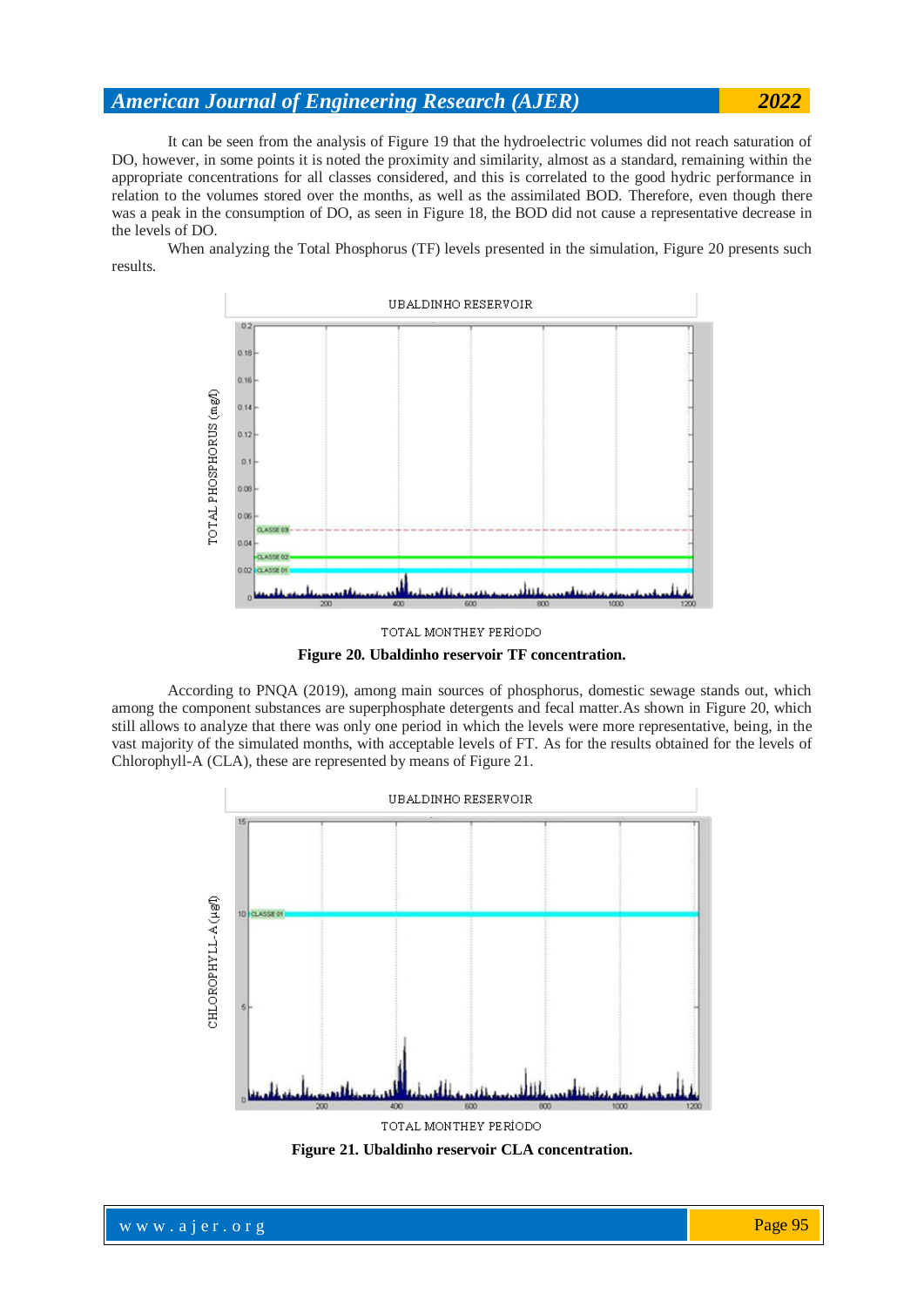According to Vieira (2011), the SLC is a very relevant parameter in the planning of water resources, because it is from this parameter that one has conditions to verify eutrophication in a water body. This parameter is directly linked to the concentration of FT, which presented concentration levels below the established target. Analyzing the results obtained (Figure 21), what can be concluded is that they remained well below the appropriate levels for the reference class in this research (class 01), which represents a good result in terms of water quality in the Ubaldinho weir, corresponding to what was obtained for the FT data.

Regarding the simulated behavior for the levels of Total Nitrogen (TN), the results are presented according to Figure 22.

![](_page_17_Figure_3.jpeg)

**Figure 22. Ubaldinho reservoir TN concentration.**

According to Gonçalves et al. (2015), the presence of total nitrogen in a body of water, in high values, hinders the development and functioning of aquatic organisms, also affecting their variety and abundance. In this sense, the results obtained for the levels of Chlorophyll-A and FT, the levels of NT showed to be at optimal levels.

The last parameter simulated in this study corresponds to the levels of thermotolerant coliforms (org/100ml), as presented in Figure 23.

![](_page_17_Figure_7.jpeg)

**Figure 23. Ubaldinho reservoir TC concentration.**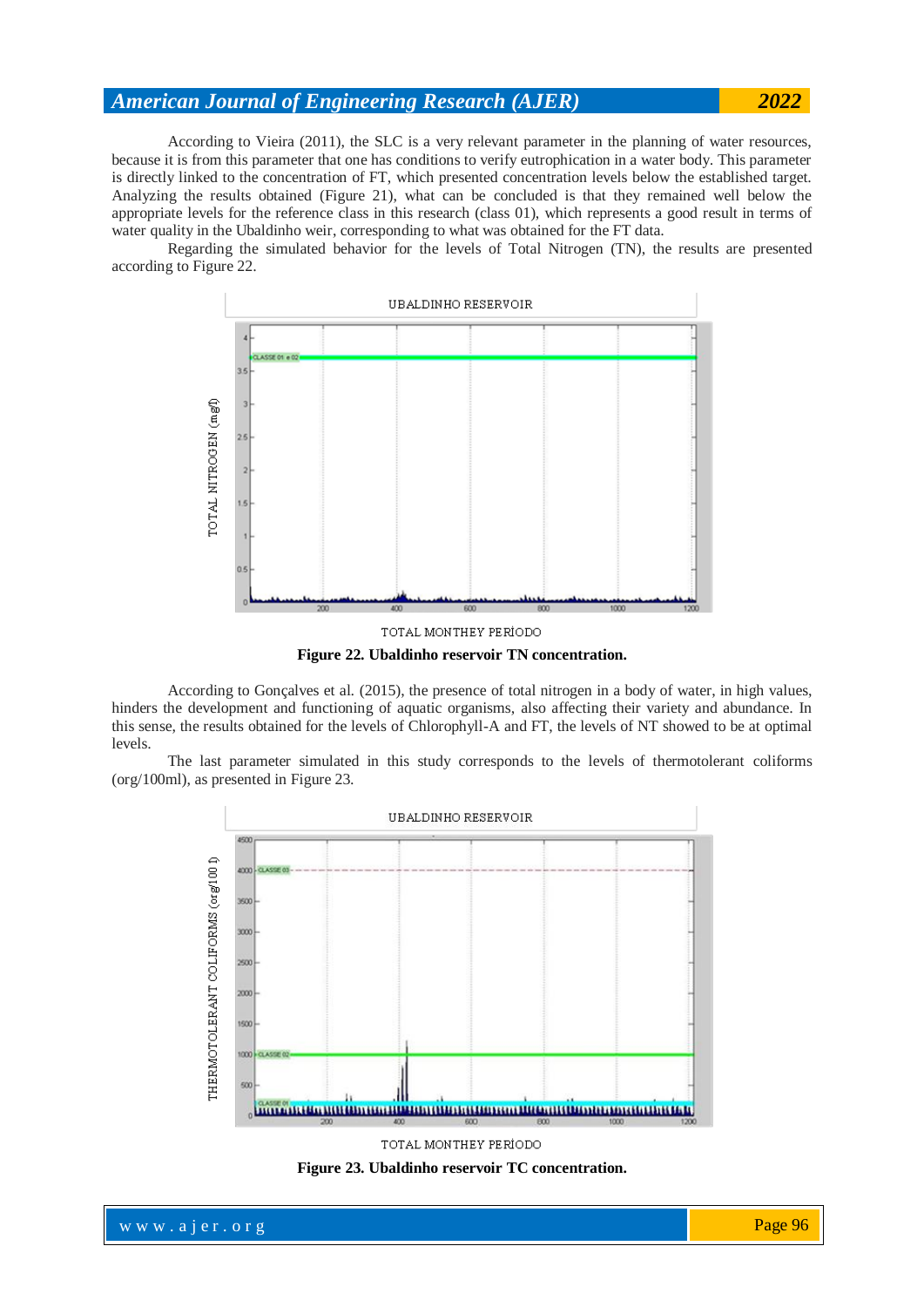#### **IV. CONCLUSION**

The organization of this type of research, which provides the combination of simulation techniques and optimization and use of performance indicators for analyzing the behavior of water bodies, is of great value for generating alternatives in solving problems of planning of complex quali-quantitative systems of water resources, allowing the demonstration of important results that can support the decision-making process and strengthen the integrated management of water resources.

In this sense, this research presented as main purpose, to analyze the hydric behavior in meeting the hydric demands and concentrations of the system of water reservoirs located in the Salgado River located in the State of Ceará, using the simulation model proposed by Vieira (2011). The necessary data were collected from the publications of the water resources management agencies, such as ANA and COGERH- CE and applied to the model.

From what was exposed, it can be concluded that the system of reservoirs analyzed, the Lima Campos and Ubaldinho dams, have significant variations in their hydric volumes between the periods, so as not to remain at their maximum volume and at some moments reach close to the volume considered as the minimum quota for their operation. However, it is worth pointing out the differences regarding the quantitative results presented for these reservoirs, since Lima Campos, in spite of having a storage capacity (66,800,000 m<sup>3</sup> of water) more than double that of Ubaldinho  $(31,800,000 \text{ m}^3)$  of water), presented greater periods of volume below that required, which was reflected in failures in meeting total demand, which was not observed with respect to Ubaldinho.

Regarding the qualitative parameters of the water in the reservoirs addressed in this research, the good performance of the Ubaldinho reservoir is highlighted, which presented levels of Biochemical Oxygen Demand (BOD), Dissolved Oxygen (DO), Total Phosphorus (TF), Chlorophyll (CLA), Total Nitrogen (TN) and Thermotolerant Coliforms (TC) in its majority, adequate to the acceptable concentrations for Classes 01 and 02, being directly related to the quantitative results, i.e., it is concluded that, by keeping volumes mostly within the adequate levels for operation and meeting the demands, this was reflected in the quality of the available water.

Still regarding the qualitative analyses, it is important to point out that, although located in the same hydrographical region as Ubaldinho, Lima Campos reservoir presented some inadequate results within the simulation analysis. Regarding the Biochemical Oxygen Demand (BOD), Dissolved Oxygen (DO), Total Phosphorus (TF), Chlorophyll (CLA), and Thermotolerant Coliforms (TC), they presented concentration peaks outside the acceptable limits for classes 01 and 02, and in some moments, even class 03. The parameter that presented the best results throughout the simulated period was in relation to Total Nitrogen (TN).

In conclusion, this study can serve as a parameter for the development of strategies to minimize the impacts of storage capacity oscillations, as well as to better control the meeting of demands, the search for the quality of available water, from greater monitoring of quality standards, which also reflects in the more appropriate use of water, and control of effluent disposal, thus avoiding losses of diversity of aquatic organisms, whether fauna or flora, and the minimization of possible pathologies of waterborne diseases.

With the results of this study, it is recommended that research be carried out at the site and that the responsible bodies develop methodologies for better storage and quality of the hydric resources present in the Lima Campos and Ubaldinho reservoirs.

Finally, it is emphasized that the applicability of the integrated and multiobjective model developed by Vieira (2011), is precise and versatile, minimizing mathematical simplifications, being able to offer an analysis in specific databases, which contemplate more parameters, from the quantitative ones, as an analysis of the meeting of quantitative demands in rivers in reservoirs, with the possibility of creating operation scenarios with prioritization of sectors in detriment of others, as in the simulation of other parameters of qualitative order.

In this sense, it is worth highlighting suggestions for future research, such as applying the model with other priority operation rules and analyzing other features (rivers and control points) of the hydrographic basin studied.

#### **REFERENCES**

- [1]. BRASIL. LEI Nº 9.433, DE 8 DE JANEIRO DE 1997. Institui a Política Nacional de Recursos Hídricos, cria o Sistema Nacional de Gerenciamento de Recursos Hídricos, regulamenta o inciso XIX do art. 21 da Constituição Federal, e altera o art. 1º da Lei nº 8.001, de 13 de março de 1990, que modificou a Lei nº 7.990, de 28 de dezembro de 1989. Diário Oficial da República Federativa do Brasil, Brasília, DF 09/01/1997, P. 470. Disponível em: <http://www.planalto.gov.br/ccivil\_03/leis/L9433.htm>. Acesso em: 05 maio 2020.
- [2]. \_\_\_\_\_\_. Fundação Nacional de Saúde. Manual prático de análise de água / Fundação Nacional de Saúde 4. ed. Brasília : Funasa, 2013.
- [3]. \_\_\_\_\_\_. Ministério do Meio Ambiente (MMA). Conselho Nacional do Meio Ambiente (CONAMA). Resolução CONAMA Nº 357, de 17/03/2005. Dispõe sobre a classificação dos corpos de água e diretrizes ambientais para o seu enquadramento, bem como estabelece as condições e padrões de lançamento de efluentes, e dá outras providências. Disponível em: https://www.icmbio.gov.br/cepsul/images/stories/legislacao/Resolucao/2005/res\_conama\_357\_2005\_classificacao\_corpos\_agua\_rtf cda\_altrd\_res\_393\_2007\_397\_2008\_410\_2009\_430\_2011.pdf. Acesso em: 12 nov. 2021.